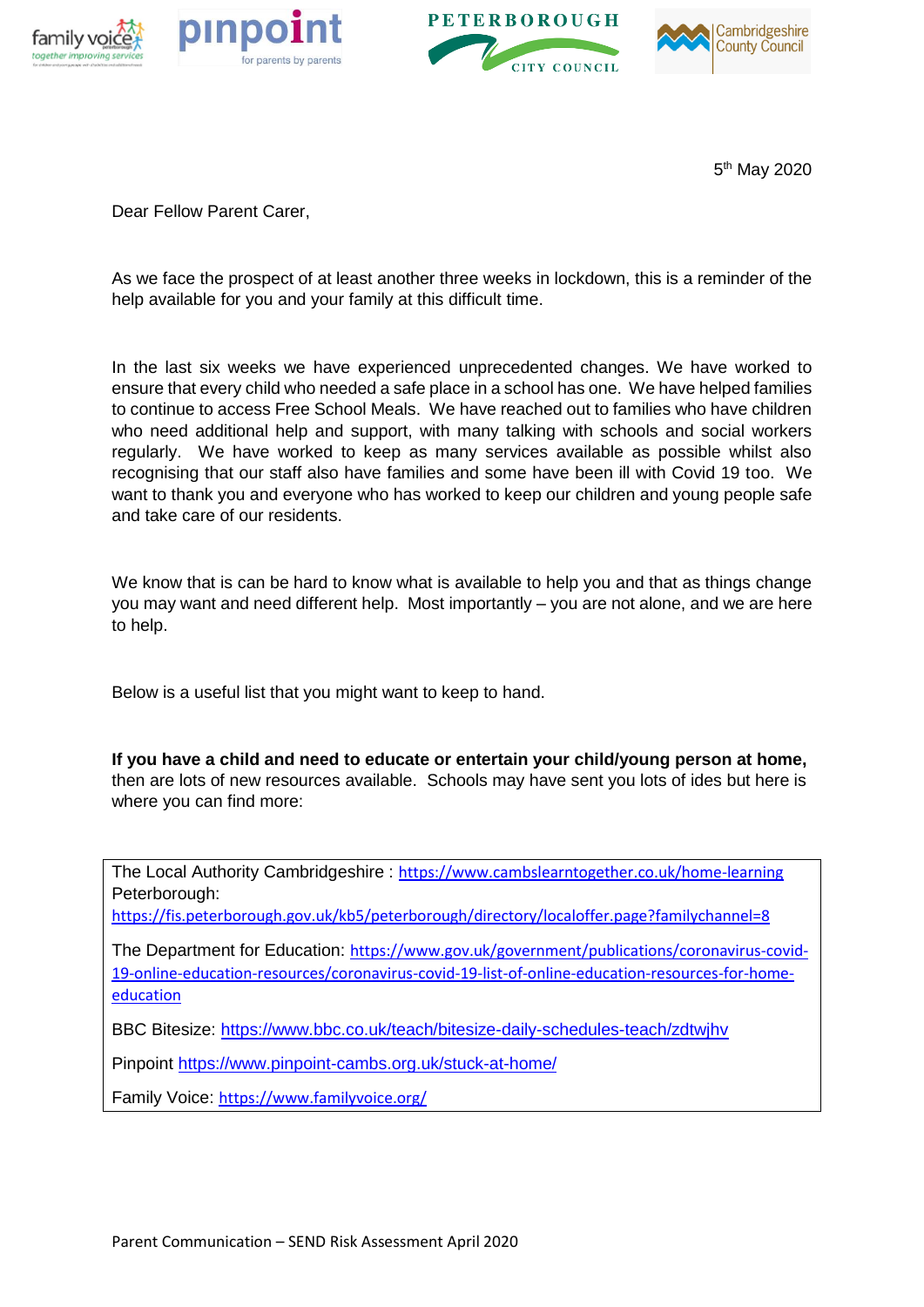







## **If you child or young person has special needs and disabilities (with and without diagnosis)**

We have a wealth of information for parent carers including lots of new things to help you during this time and your Parent Carer Forums are available to help you find the services and support you need:

Cambridgeshire Local Offer: [https://www.cambridgeshire.gov.uk/residents/children-and](https://www.cambridgeshire.gov.uk/residents/children-and-families/local-offer/about-cambridgeshire-s-local-offer)[families/local-offer/about-cambridgeshire-s-local-offer](https://www.cambridgeshire.gov.uk/residents/children-and-families/local-offer/about-cambridgeshire-s-local-offer)

Peterborough Local Offer:

<https://fis.peterborough.gov.uk/kb5/peterborough/directory/localoffer.page?familychannel=8>

Family Voice Peterborough: <https://www.familyvoice.org/>

Pinpoint<https://www.pinpoint-cambs.org.uk/stuck-at-home/>

**If you need help because you have your child / young person at home are now finding it difficult to manage,** then please remember you can:

speak to the school, social worker or the Local Authority to ask for what help might now be available.**If you need help and support (e.g. essential shopping, prescriptions collected, or a friendly phone call):** you can contact your District Council. Many also have links to very local groups operating where you live. Your Town or parish council can also help you find what you need.

*Huntingdonshire:* <https://www.wearehuntingdonshire.org/>

*East Cambs:* <https://www.eastcambs.gov.uk/>

*South Cambs:* <https://www.scambs.gov.uk/>

*Fenland:* <https://www.fenland.gov.uk/>

*Cambridge City Council:* <https://www.cambridge.gov.uk/>

Peterborough City Council: <https://www.peterborough.gov.uk/>

**If you have had a letter from the NHS indicating that you should be shielding:** you still need to register on:

NHS website [\(https://www.gov.uk/coronavirus-extremely-vulnerable\)](https://www.gov.uk/coronavirus-extremely-vulnerable).

**If you are worried about being made homeless**: then you need to know that the Government have asked landlords, mortgage companies and banks to give people a three month 'payment holiday' and they have banned evictions – you can find out more on the Government's website: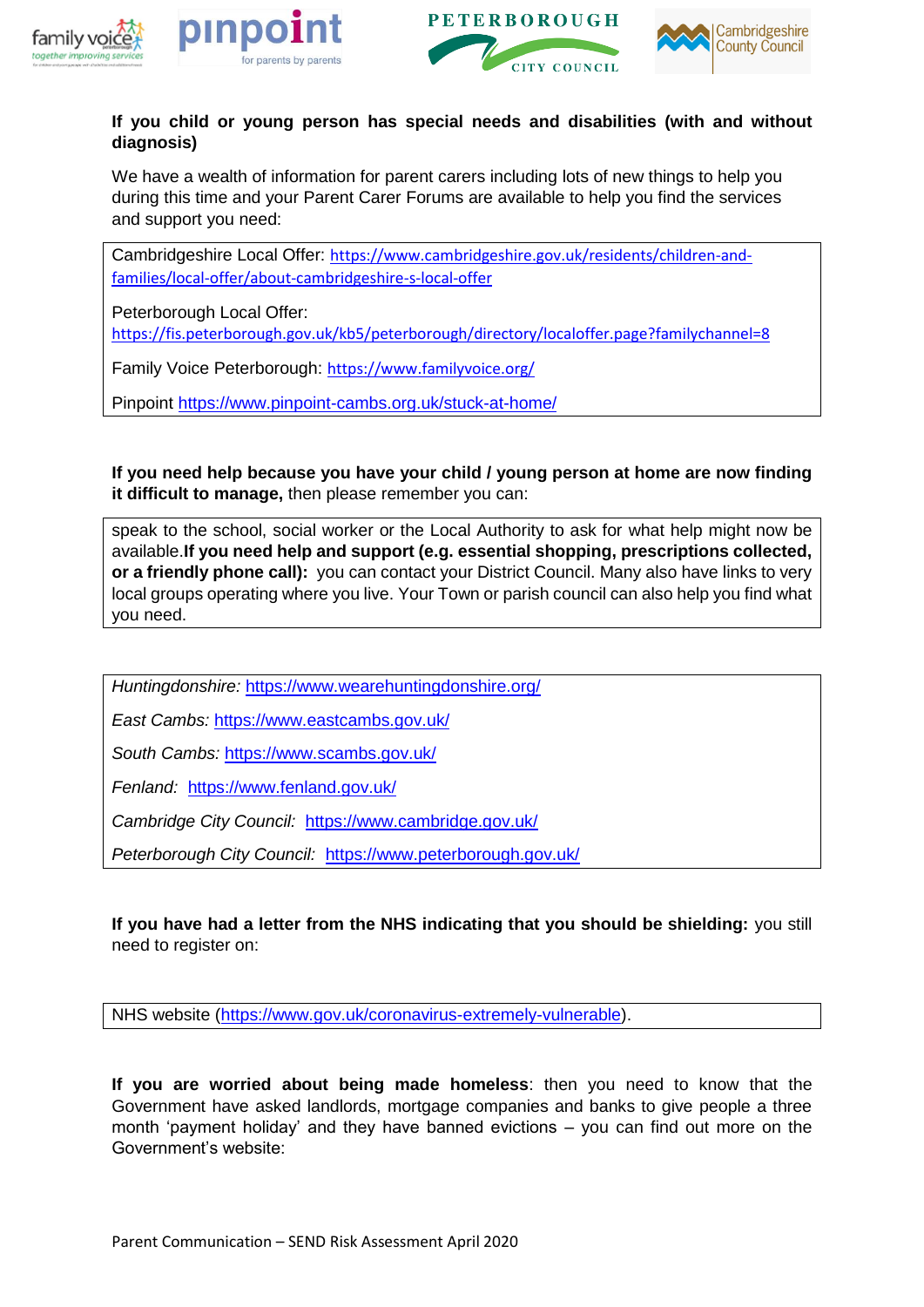







[https://www.gov.uk/government/news/complete-ban-on-evictions-and-additional-protection](https://www.gov.uk/government/news/complete-ban-on-evictions-and-additional-protection-for-renters)[for-renters](https://www.gov.uk/government/news/complete-ban-on-evictions-and-additional-protection-for-renters)

You can also call / email your District Council for help and advice:

*Huntingdonshire:* <https://www.wearehuntingdonshire.org/>

*East Cambs:* <https://www.eastcambs.gov.uk/>

*South Cambs:* <https://www.scambs.gov.uk/>

*Fenland:* <https://www.fenland.gov.uk/>

*Cambridge City Council:* <https://www.cambridge.gov.uk/>

*Peterborough City Council:* <https://www.peterborough.gov.uk/>

If you are in a housing association property, then talk to them about what help they can provide.

**If you are concerned about anyone who you think needs help but won't ask**: then do make contact with your District Council, who can check on their safety and well-being

*Huntingdonshire:* <https://www.wearehuntingdonshire.org/>

*East Cambs:* <https://www.eastcambs.gov.uk/>

*South Cambs:* <https://www.scambs.gov.uk/>

*Fenland:* <https://www.fenland.gov.uk/>

*Cambridge City Council:* <https://www.cambridge.gov.uk/>

*Peterborough City Council:* <https://www.peterborough.gov.uk/>

**If you or someone you know is at risk of domestic abuse**: then you can call:

Refuge 07787 255821, or the National Domestic Abuse Helpline 0802 000 247, or Men's Advice 0808 801 0327 or LGBT Helpline 0800 999 5428. If it's an emergency, then call 999. You can find more information on [www.cambsdasv.org.uk](http://www.cambsdasv.org.uk/)

**If you are worried for the well-being or safety of someone** then you need to let someone know so they can help – it's the same number for both Local Authorities

The Safeguarding Team: 0345 045 5203 (8-6pm Monday to Friday) or 01733 234 724

**If you've been bereaved and need help and support then you can:**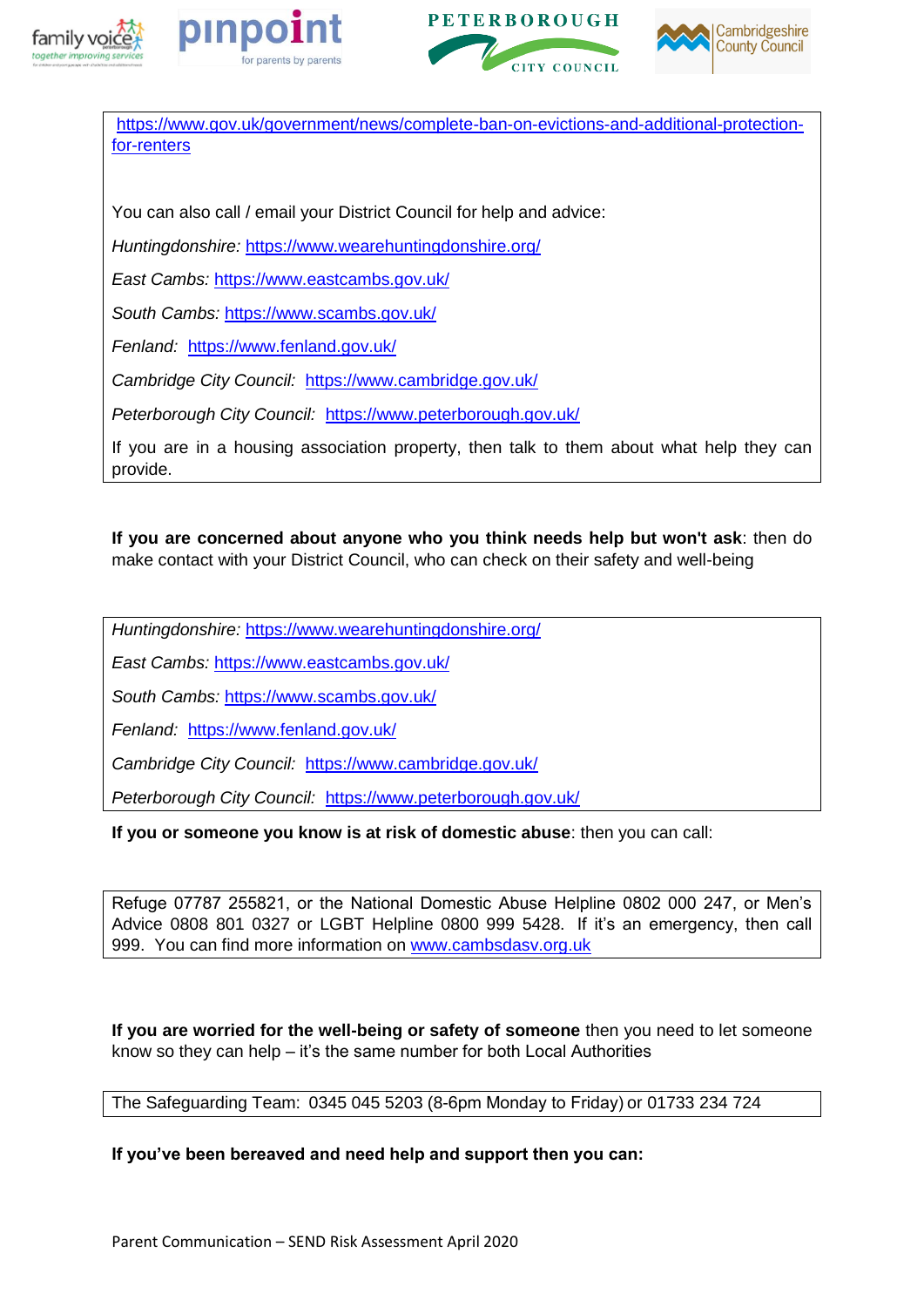







Get practical advice here: <https://www.gov.uk/browse/births-deaths-marriages/death>\_and counselling support here: [https://www.cruse.org.uk/get-help/coronavirus-dealing](https://www.cruse.org.uk/get-help/coronavirus-dealing-bereavement-and-grief%200808%20808%201677)[bereavement-and-grief 0808 808 1677](https://www.cruse.org.uk/get-help/coronavirus-dealing-bereavement-and-grief%200808%20808%201677)

**If your mental health is suffering,** then you should:

contact your GP. If you are in crisis the 111, option 2 is available and Samaritan 116 123. Or for self-help tr[y www.everymindmatters.co.uk](http://www.everymindmatters.co.uk/) This resource has been set up by Public Health England as an acknowledgment that the situation we are in is stressful for us all.

**If you need personal financial support:** you can find information on issues ranging from benefits to council tax from your District Council on their website.

*Huntingdonshire:* <https://www.wearehuntingdonshire.org/>

*East Cambs:* <https://www.eastcambs.gov.uk/>

*South Cambs:* <https://www.scambs.gov.uk/>

*Fenland:* <https://www.fenland.gov.uk/>

*Cambridge City Council:* <https://www.cambridge.gov.uk/>

*Peterborough City Council:* <https://www.peterborough.gov.uk/>

**If you are having problems affording enough food,** the Food Bank might be able to help – you can find one near you:

Trussell Trust website:<https://www.trusselltrust.org/get-help/find-a-foodbank/>

**If you are concerned about personal Debt,** the following organisations can help, including negotiating with creditors on your behalf:

Citizens Advice at [www.citizensadviceruralcambs.org.uk](http://www.citizensadviceruralcambs.org.uk/) ,

StepChange Debt Charity at [www.stepchange.org](http://www.stepchange.org/)

The National Debt Line at [nationaldebtline.org.](http://nationaldebtline.org/)